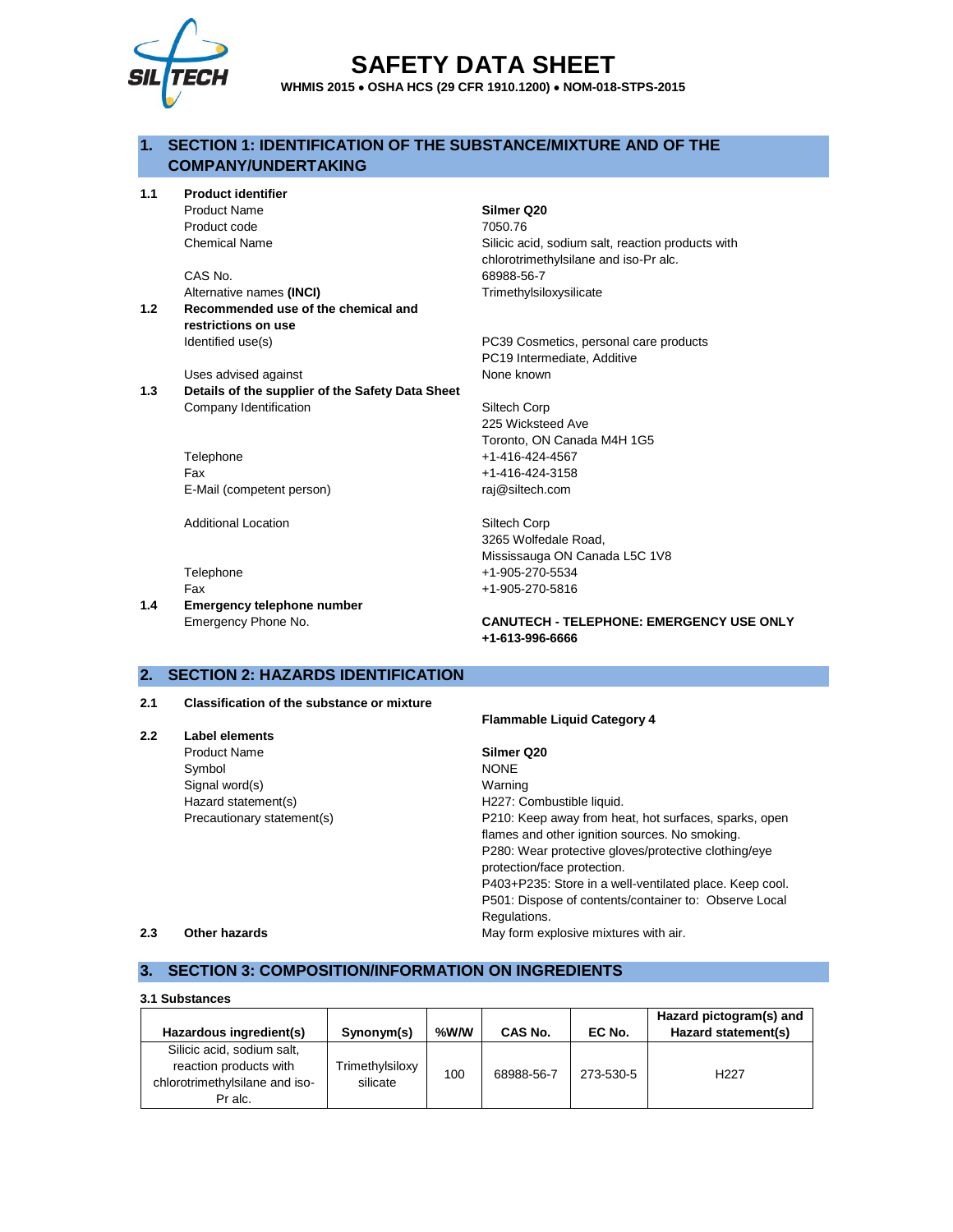# **4. SECTION 4: FIRST AID MEASURES**



| 4.1<br>4.2<br>4.3        | Description of first aid measures<br>Inhalation<br><b>Skin Contact</b><br>Eye Contact<br>Ingestion<br>Most important symptoms and effects, both<br>acute and delayed<br>Indication of any immediate medical<br>attention and special treatment needed | Unlikely to be required but if necessary treat symptomatically.<br>Unlikely to be required but if necessary treat symptomatically.<br>If substance has got into the eyes, immediately wash out with<br>plenty of water for several minutes.<br>If swallowed, seek medical advice immediately and show this<br>container or label.<br>Not available.<br>Unlikely to be required but if necessary treat symptomatically. |
|--------------------------|-------------------------------------------------------------------------------------------------------------------------------------------------------------------------------------------------------------------------------------------------------|------------------------------------------------------------------------------------------------------------------------------------------------------------------------------------------------------------------------------------------------------------------------------------------------------------------------------------------------------------------------------------------------------------------------|
| 5.                       | <b>SECTION 5: FIRE-FIGHTING MEASURES</b>                                                                                                                                                                                                              |                                                                                                                                                                                                                                                                                                                                                                                                                        |
| 5.1<br>5.2<br>5.3        | <b>Extinguishing Media</b><br>Suitable Extinguishing Media<br>Unsuitable Extinguishing Media<br>Special hazards arising from the substance or<br>mixture<br><b>Advice for fire-fighters</b>                                                           | In case of fire, use water spray, foam, dry powder or CO2<br>for extinction. Keep containers cool by spraying with water if<br>exposed to fire.<br>None known<br>Silicon Dioxide, carbon oxides, incompletely burned carbon<br>compounds, formaldehyde.<br>A self contained breathing apparatus and suitable protective<br>clothing should be worn in fire conditions.                                                 |
| 6.                       | <b>SECTION 6: ACCIDENTAL RELEASE MEASURES</b>                                                                                                                                                                                                         |                                                                                                                                                                                                                                                                                                                                                                                                                        |
| 6.1<br>6.2<br>6.3<br>6.4 | Personal precautions, protective equipment and<br>emergency procedures<br><b>Environmental precautions</b><br>Methods and material for containment and<br>cleaning up<br><b>Reference to other sections</b>                                           | Avoid contact with skin, eyes or clothing. Use personal<br>protective equipment as required. Eliminate sources of<br>ianition.<br>Avoid release to the environment.<br>Caution - spillages may be slippery. Cover spills with inert<br>absorbent material. Transfer to a container for disposal.<br>See Section: 7 & 8.                                                                                                |
| 7.                       | <b>SECTION 7: HANDLING AND STORAGE</b>                                                                                                                                                                                                                |                                                                                                                                                                                                                                                                                                                                                                                                                        |
| 7.1<br>7.2               | <b>Precautions for safe handling</b><br>Conditions for safe storage, including any                                                                                                                                                                    | Avoid contact with skin and eyes. Avoid ingestion. Use<br>only with sufficient ventilation. Wash thoroughly after<br>handling. General hygiene measures for the handling of<br>chemicals are applicable. Ground/bond container and<br>receiving equipment.<br>Store in a tightly closed container.                                                                                                                     |
|                          | incompatibilities<br>Storage Temperature<br>Storage Life<br>Incompatible materials                                                                                                                                                                    | Ambient<br>Stable under normal conditions.<br>Oxidizing agents                                                                                                                                                                                                                                                                                                                                                         |

**7.3 Specific end use(s) Industrial use** 

# **8. SECTION 8: EXPOSURE CONTROLS/PERSONAL PROTECTION**

- **8.1 Control parameters**
- **8.1.1 Occupational Exposure Limits**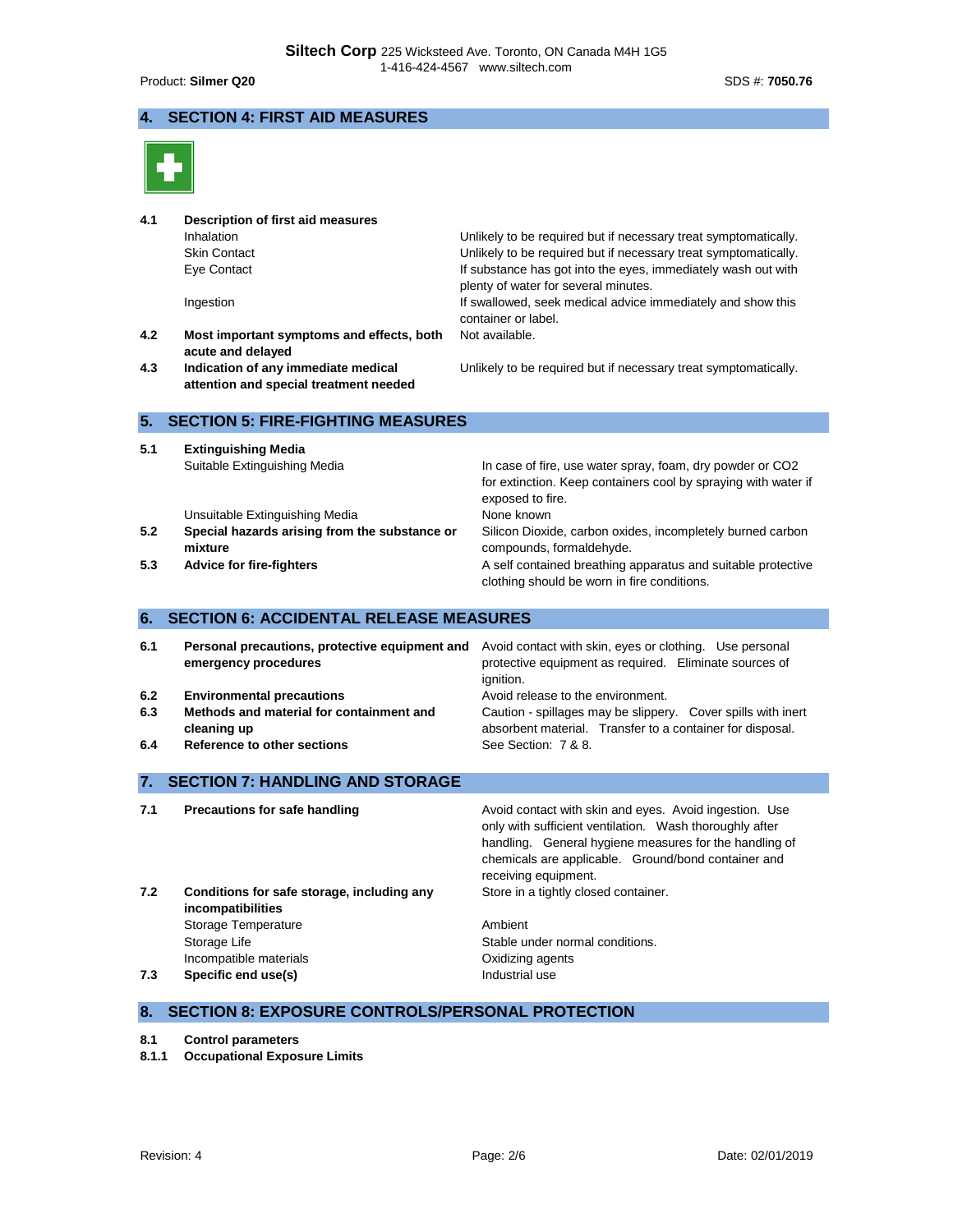|              | <b>SUBSTANCE</b>                         | CAS No. | LTEL (8 hr TWA | LTEL (8 hr TWA<br>mg/m <sup>3</sup>                                   | <b>STEL</b> | <b>STEL</b><br>(mg/m <sup>3</sup> ) | <b>Note</b> |
|--------------|------------------------------------------|---------|----------------|-----------------------------------------------------------------------|-------------|-------------------------------------|-------------|
|              |                                          |         | ppm)           |                                                                       | (ppm)       |                                     |             |
|              | None assigned                            |         |                |                                                                       |             |                                     |             |
| 8.1.2        | <b>Biological limit value</b>            |         |                | Not established                                                       |             |                                     |             |
| 8.1.3        | <b>PNECs and DNELs</b>                   |         |                | Not established                                                       |             |                                     |             |
| 8.2<br>8.2.1 | <b>Exposure controls</b>                 |         |                |                                                                       |             |                                     |             |
|              | Appropriate engineering controls         |         |                | Provide adequate ventilation.                                         |             |                                     |             |
| 8.2.2        | <b>Personal protection equipment</b>     |         |                |                                                                       |             |                                     |             |
|              | Eye/face protection                      |         |                | Wear protective eyewear (goggles, face shield, or safety<br>glasses). |             |                                     |             |
|              | Skin protection (Hand protection/ Other) |         |                | Wear suitable gloves if prolonged skin contact is likely.             |             |                                     |             |
|              | Respiratory protection                   |         |                | No personal respiratory protective equipment normally<br>required.    |             |                                     |             |
|              | Thermal hazards                          |         |                | None.                                                                 |             |                                     |             |

8.2.3 **Environmental Exposure Controls** Avoid release to the environment.

# **9. SECTION 9: PHYSICAL AND CHEMICAL PROPERTIES**

**9.1 Information on basic physical and chemical properties** Appearance Colourless liquid. Odour **Faint.** Odour Threshold Not available. pH Not available. Melting Point/Freezing Point Not available. Initial boiling point and boiling range >100°C @ 760mmHg Flash point (PMCC) 70°C Evaporation rate **Not available**. Flammability (solid, gas) Not applicable. Upper/lower flammability or explosive limits Not available. Vapour pressure Not available. Vapour density and the set of the Not available. Relative density / Specific Gravity (25°C) 0.978 Solubility(ies) Solubility(ies) and the soluble in water. Partition coefficient: n-octanol/water Not available. Auto-ignition temperature Not available. Decomposition Temperature Not available. Viscosity  $(25^{\circ}C)$  500 - 1500 cps Explosive properties Not applicable. Oxidising properties Not applicable.

# **10. SECTION 10: STABILITY AND REACTIVITY**

- 
- **10.3 Possibility of hazardous reactions** Will not occur.
- 
- **10.5 Incompatible materials 10.5 Incompatible materials C**Xidizing agents.

**10.1 Reactivity Reactivity Reactivity Reactivity Reactivity Reactivity Stable under normal conditions. 10.2 Chemical stability Chemical stability** Stable under normal conditions. **10.4 Conditions to avoid 10.4 Conditions to avoid Keep away from heat, hot surfaces, sparks, open flames** and other ignition sources. No smoking.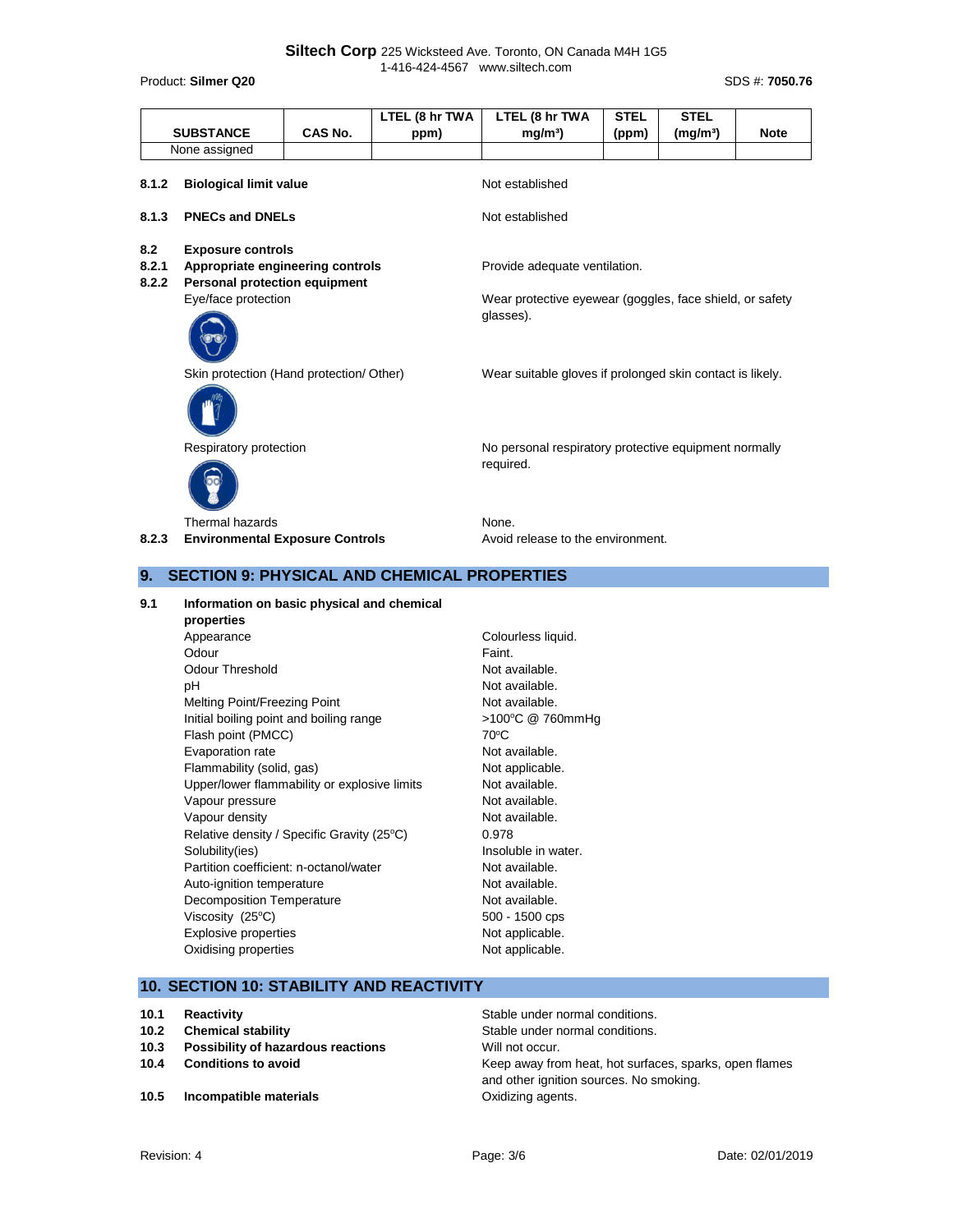**10.6 Hazardous Decomposition Product(s)** Silicon Dioxide, carbon oxides, incompletely burned carbon compounds, formaldehyde.

# **11. SECTION 11: TOXICOLOGICAL INFORMATION**

**11.1 Information on toxicological effects**

| <b>Acute toxicity</b>                    |                                                           |
|------------------------------------------|-----------------------------------------------------------|
| Ingestion                                | Low toxicity under normal conditions of handling and use. |
| Inhalation                               | Low toxicity under normal conditions of handling and use. |
| <b>Skin Contact</b>                      | None anticipated                                          |
| Eye Contact                              | None anticipated                                          |
| <b>Effects and Symptoms</b>              |                                                           |
| skin corrosion/irritation                | Not classified                                            |
| Serious eye damage/irritation            | Not classified                                            |
| Respiratory or skin sensitization        | Not classified                                            |
| Germ cell mutagenicity                   | Not classified                                            |
| Carcinogenicity                          | Not classified                                            |
| <b>Reproductive toxicity</b>             | Not classified                                            |
| STOT - single exposure                   | Not classified                                            |
| <b>STOT</b> - repeated exposure          | Not classified                                            |
| <b>Aspiration hazard</b>                 | Not classified                                            |
| Delayed and chronic effects              | Not available                                             |
| Calculated acute toxicity estimate (ATE) | Not available                                             |

# **12. SECTION 12: ECOLOGICAL INFORMATION**

| 12.1 | <b>Toxicity</b>                           | Not available. |
|------|-------------------------------------------|----------------|
| 12.2 | Persistence and degradability             | Not available. |
| 12.3 | <b>Bioaccumulative potential</b>          | Not available. |
| 12.4 | Mobility in soil                          | Not available. |
| 12.5 | <b>Results of PBT and VPVB assessment</b> | Not available. |
| 12.6 | Other adverse effects                     | None known     |

## **13. SECTION 13: DISPOSAL CONSIDERATIONS**

**13.1 13.1 13.1 13.1 Do not empty into drains; dispose of this material and its** container in a safe way. **13.2 Additional Information 13.2 Additional Information Dispose of contents in accordance with local, state or** national legislation.

# **14. SECTION 14: TRANSPORT INFORMATION**

| 14.1 | Air (ICAO/IATA)                                                                               | Not classified as hazardous for air transport.                                                                                      |
|------|-----------------------------------------------------------------------------------------------|-------------------------------------------------------------------------------------------------------------------------------------|
| 14.2 | Sea (IMDG)                                                                                    | Not classified as hazardous for marine transport.                                                                                   |
| 14.3 | <b>TDG / Road/Rail (ADR/RID)</b>                                                              | Not classified as hazardous for transport.                                                                                          |
| 14.4 | DOT / CFR (US Department of Transportation)<br>UN number<br>DOT Proper Shipping Name<br>Class | (Applicable only to containers > 119 gallons or 450L)<br>1993<br>Combustible liquid, N.O.S. (Silicone Resin)<br>3 Packing group III |

# **15. SECTION 15: REGULATORY INFORMATION**

**15.1 EU regulations**

REACH Registration No. Polymer exempt.

Candidate List of Substances of Very High Concern for Authorisation None.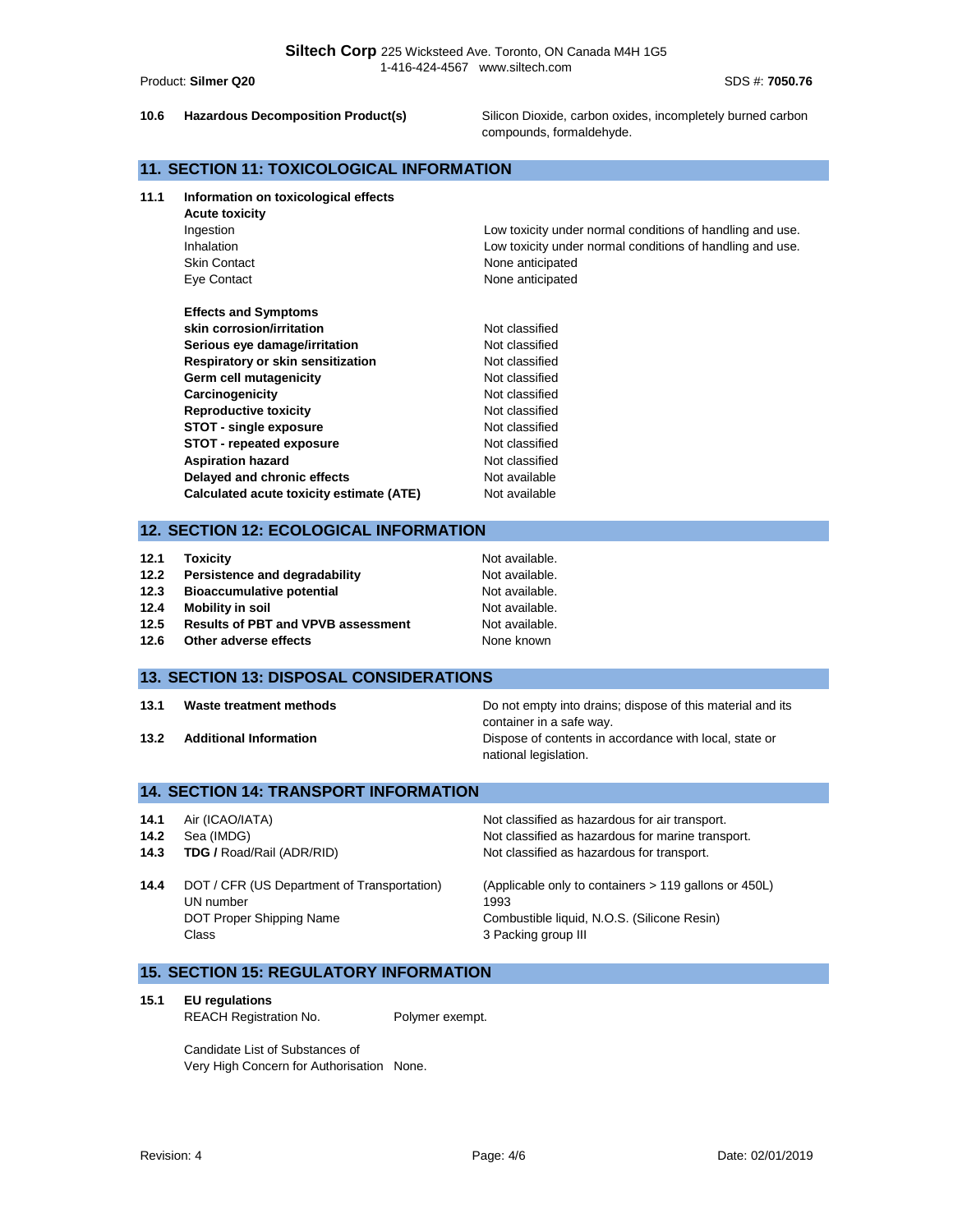#### **15.2 International Inventories**

|                                |              | <b>Not</b> | <b>Polymer</b> |       |
|--------------------------------|--------------|------------|----------------|-------|
| Country                        | Listed       | listed     | exempt         | Other |
| United States (TSCA)           | ✓            |            |                |       |
| Canada (DSL/NDSL)              | DSL√         |            |                |       |
| European Union (EINECS/ELINCS) |              |            | $\checkmark$   |       |
| Australia (AICS)               | $\checkmark$ |            |                |       |
| China (IECSC)                  | $\checkmark$ |            |                |       |
| Japan (ENCS)                   | $\checkmark$ |            |                |       |
| South Korea (KECI)             | $\checkmark$ |            |                |       |
| Taiwan (TCSI)                  | ✓            |            |                |       |
| New Zealand (NZIoC)            | ✓            |            |                |       |
| Philippines (PICCS)            | ✓            |            |                |       |
|                                |              |            |                |       |

#### **15.3 National regulations**

United States (TSCA) TSCA Inventory Status : All chemicals in this product comply with TSCA rules and regulations including TSCA Section 5 (Inventory Rules).

HMIS (Hazardous Material Information System) **H = 1 / F = 2 / R =0** NFPA Rating **H = 1 / F = 2 / R = 0**

#### **15.4 US State Regulations**

| 15.4.1 SUBSTANCES KNOWN TO THE STATE OF | None known. |
|-----------------------------------------|-------------|
| CALIFORNIA TO CAUSE BIRTH DEFECTS OR    |             |
| OTHER REPRODUCTIVE HARM                 |             |

**15.4.2** SUBSTANCES KNOWN TO THE STATE OF CALIFORNIA TO CAUSE CANCER None known.

**15.4.3** State Right to Know Lists None known.

# **16. SECTION 16: OTHER INFORMATION**

## Revision: **January 02, 2019**

### **LEGEND**

- LTEL Long Term Exposure Limit
- STEL Short Term Exposure Limit
- STOT Specific Target Organ Toxicity
- DNEL Derived No Effect Level
- 
- PNEC Predicted No Effect Concentration<br>PBT Persistent. Bioaccumulative and To
- **PBT** Persistent, Bioaccumulative and Toxic<br>
vPvB very Persistent and very Bioaccumulat very Persistent and very Bioaccumulative

#### **Hazard statement(s) and Precautionary statement(s)**

H227: Combustible liquid.

P210: Keep away from heat, hot surfaces, sparks, open flames and other ignition sources. No smoking.

P280: Wear protective gloves/protective clothing/eye protection/face protection.

P403+P235: Store in a well-ventilated place. Keep cool.

P501: Dispose of contents/container to: Observe Local Regulations.

#### **Hazard pictogram(s) and Hazard Symbol**

NONE